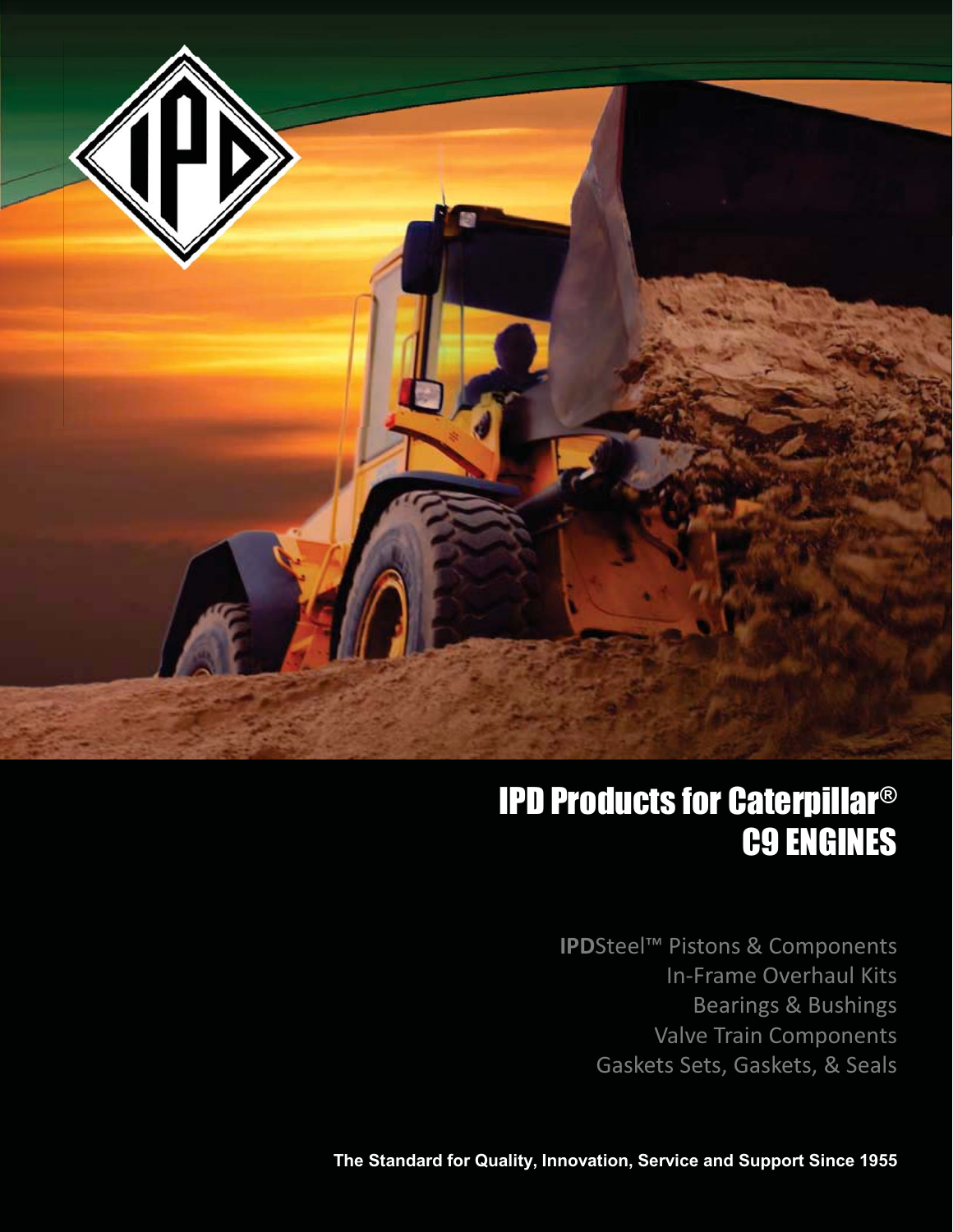

Since 1955, IPD has lowered repair costs for industrial engines without sacrificing quality, engine life, or job performance, by providing cost effective, high quality service replacement components. Our robust product line covers a wide range of parts for a variety of diesel and gas engines.

IPD recognizes the importance of repairing engines with quality products. These engines power a variety of machines and equipment (an investment), and are a source of revenue for business, and this is important to IPD. We use only quality materials, and with over 55 years of manufacturing experience, our extensive QC process ensures the IPD products pass our high quality assurance standards before being shipped to customers. Additionally, our comprehensive and clearly stated warranties give our customers true peace of mind when purchasing IPD products because they know they are protected.

IPD is ISO9001:2008 certified by Lloyd's Register<sup>®</sup>, an organization that is respected worldwide for high standards of technical competence, impartiality and independence. Being ISO9001:2008 certified provides our customers the assurance of IPD's consistent compliance with the ISO controls and processes. The extent to which IPD has developed it's ISO process, and made it a part of virtually every aspect of IPD, is an uncommon practice in most companies within the heavy-duty aftermarket parts industry.

Read more about IPD quality and areas of differentiation at www.ipdparts.com. Thank you for taking the time to view this document, we appreciate the opportunity to prove to you what truly sets IPD apart from our competition.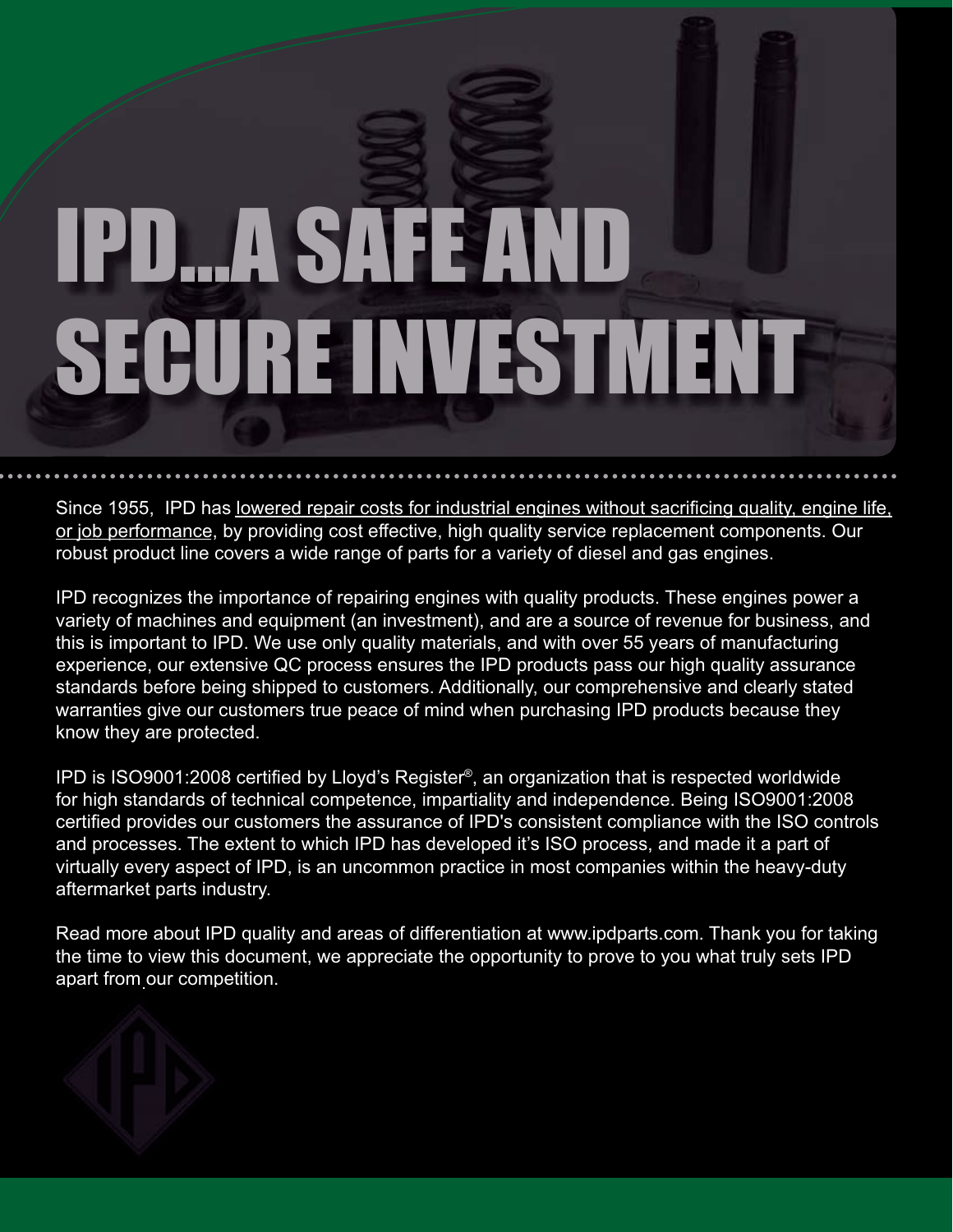# **SUPERIOR QUALITY CONTROL**

IPD is known industry-wide for high quality parts and excellent service. Our goal is to create consistent and positive interactions with our distributors and their customers from start to finish, as well as offering reliable support after the sale. This starts by manufacturing IPD brand parts from high quality materials, ensuring that each part has the correct specification and tolerances, and has gone through a rigorous quality control process. Our attention to detail and quality truly makes IPD stand out from our competition. Listed below are just a few examples of how IPD ensures quality control, and takes the necessary steps to produce top of the line products.

## HOW OUR QC PROCESS WORKS

We produce our products from concept to execution. Our process begins with a drawing that ensures the verification of exact specifications and tolerances, as shown in a sample drawing of an inspection of a natural gas application piston.



Cylinder liner dimensional control includes dozens of critical specifications, including inside and outside dimensions, flange specifications, and o-ring groove size checks, which is accomplished through tools such as a CMM, height gauge, hardness testor, and surface analyzer.



Quality control of all IPD aluminum diesel and natural gas pistons includes ultrasonic bond and critical dimension checks through the use of CMM and hand measuring equipment.





Shown here is our in-house tangential piston ring tension tester.

Valves, guides, seats and springs are all critical items in heavy duty engines that require extra care. Our valve inspection program includes checking vital measurements such as valve angles, not to mention the critical metallurgies used today.

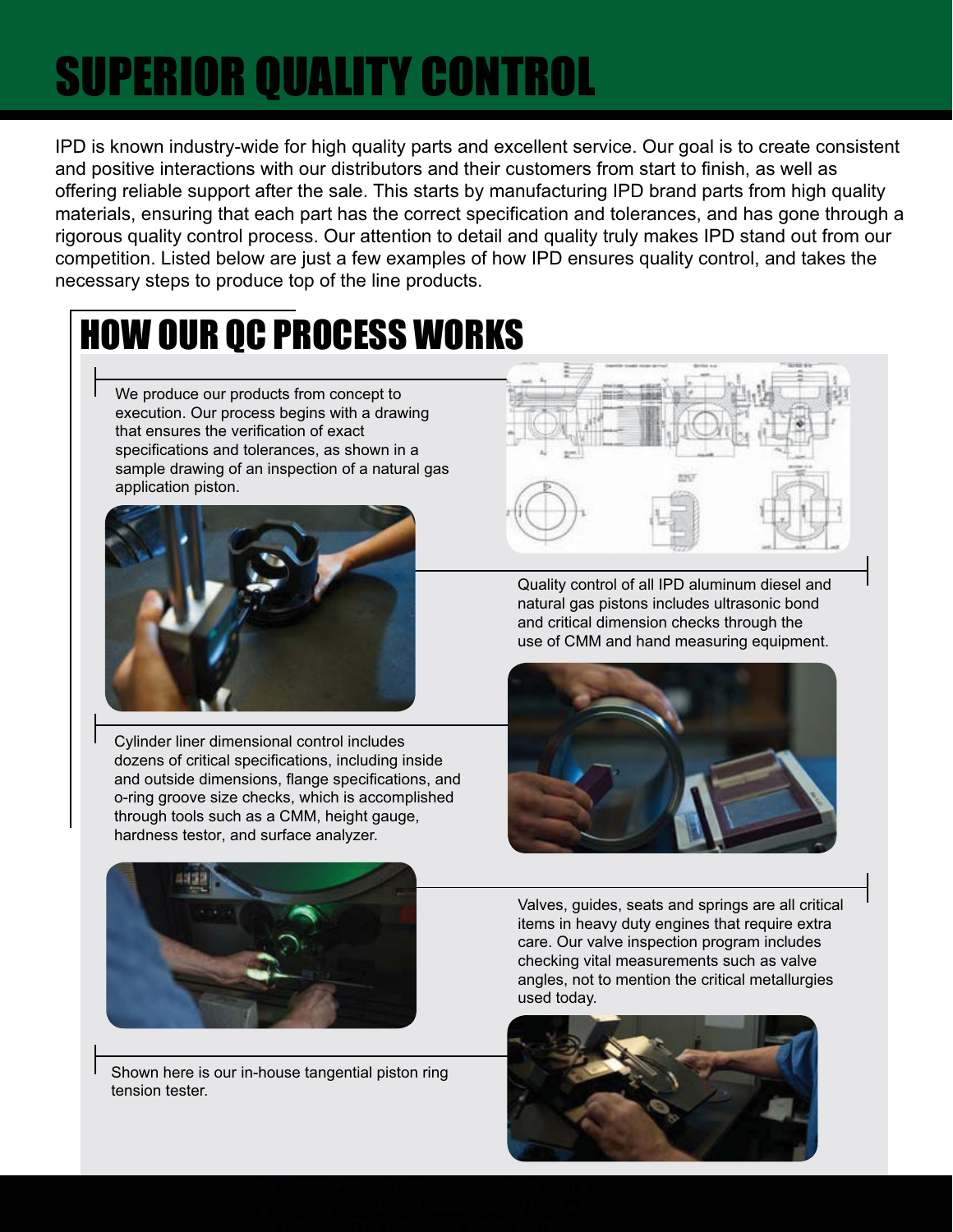# **SUPERIOR ENGINEERING INNOVATION**

## **IPDSTEELTM**

Piston technology has evolved significantly due to increased cylinder pressures, performance and emissions requirements. IPD responded with the Patented IPDSteel™articulated two-piece piston design. This design provides improved overall thermal transfer between the piston crown and cooling system of the engine, resulting in an exclusive design that provides exceptional performance. Materials, specifications, and designs are increasingly critical for proper engine life and performance. Since 2003, IPD has manufactured steel pistons in various designs, and provided product for thousands of engines in many vocations, applications, and markets worldwide.

IPD began in the late 1990's working with world-class casting experts, as well as independent metallurgy specialists, to continue to evolve IPDSteel™ technology, and apply it to various steel piston applications. After the concept and designs were run through a variety of casting industry experts, including independent metallurgical evaluations, IPD subcontracted an independent company specialized in testing cylinder power components, as well as utilizing extensive field testing. As a result, you can expect exceptional performance from IPDSteel™ technology.



How It Works: Utilizing modern casting processes, when controlled properly along with the correct metallurgy and heat treating, offers increased performance over previous designs and methods.

- Cour Patented process begins with a base metallurgy, which includes 4130 high strength alloy steel to control the carbon content of the material. This steel when heated properly, has high strength qualities, and controls brittleness, assuring our rigid quality standards are adhered to.
- Gour Patented process continues with a high quality investment casting using the lost wax process. The process is tightly controlled throughout to assure a high integrity casting.
	- X-ray diagnosis was utilized in the development process to assure casting integrity, and ongoing sampling of castings assures adherence to our rigid quality standards.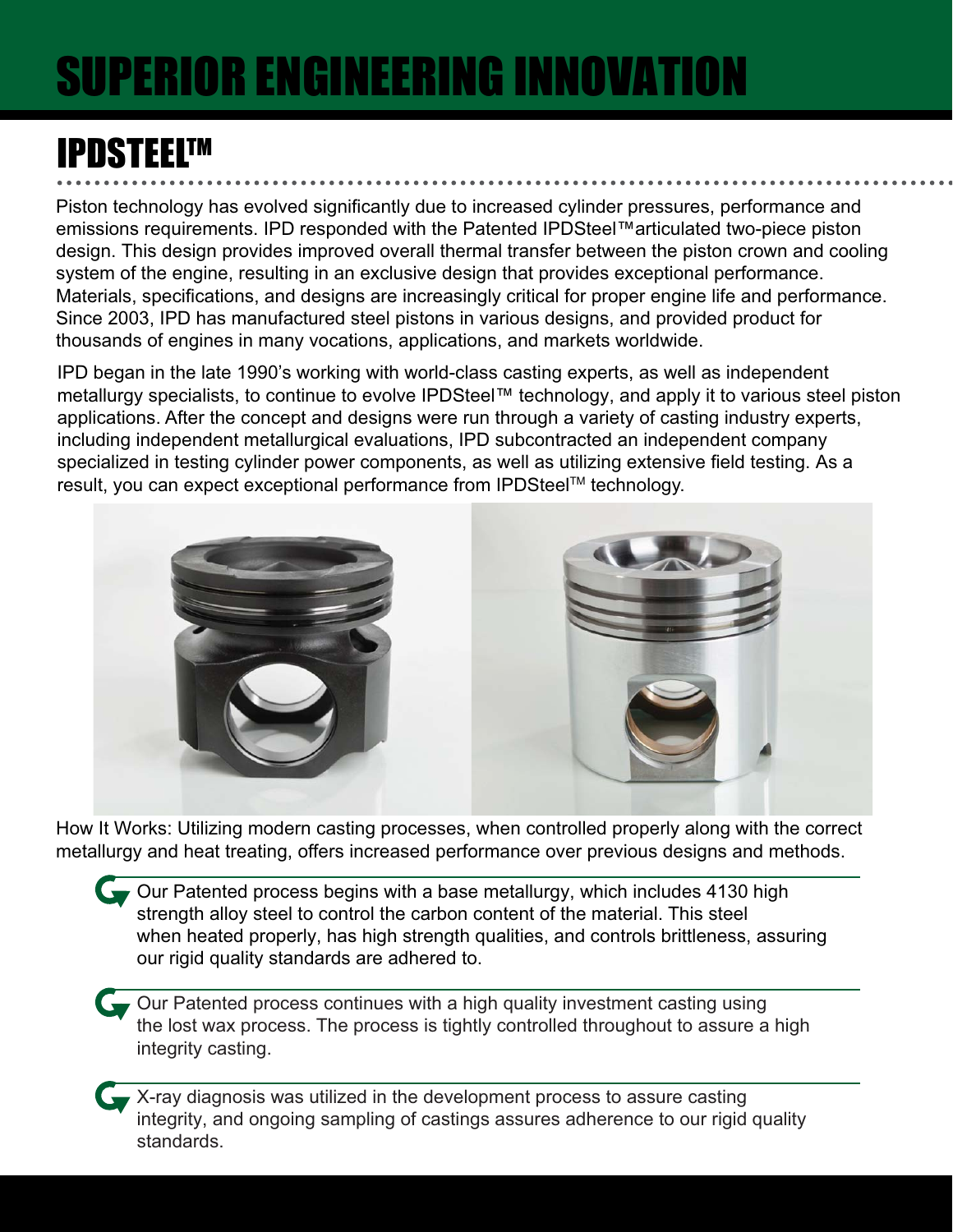# **SUPERIOR PERFORMANCE**

## **VALVE TRAIN**

At IPD, our valve train products offer customers a safe and cost effective alternative. Our valve train products are developed from materials specifically designed for heavyduty industrial applications, and not from automotive grade materials...a common aftermarket industry practice. IPD puts quality as a top priority, which provides our customers the assurance that they are not exposing their equipment to risk that could potentially decrease cylinder head life expectancy. Our valve guides maintain uniformed dimensions, knurling and tight tolerances to achieve maximum valve cooling and oil control, as well as valve springs made from the highest quality steel, correct tensions and shot-penned for strength and long service life.



## **IPD GASKET MATERIALS AND TECHNOLOGY**



The quality of our materials at IPD defines our gasket program. Many aftermarket gasket manufacturers compromise the quality of their gaskets by using materials not intended to work under the extreme conditions that most diesel and natural gas engines are subject to. These lighter duty materials lead to reduced sealing capability, or in more extreme cases, lower engine performance and engine life.

IPD uses the latest materials, and verifies through a rigorous QC process that each part number receives the correct material specification for the application. Critical tests and measurements are applied to all of IPD's gasket materials to assure that there are no performance issues. Some of these include:

### **Creep Relaxation**

This indicates the ability of a material to retain its original bolt torque specification after exposure to stress.

### **Crush Resistance Density**

Crushing or extrusion can occur when compressive forces exceed the point where the gasket materials pore volume is zero, resulting in leakage.

### **Tensile Strength**

This is a measurement of the materials resistance to blow out when used in high pressure or high torque applications.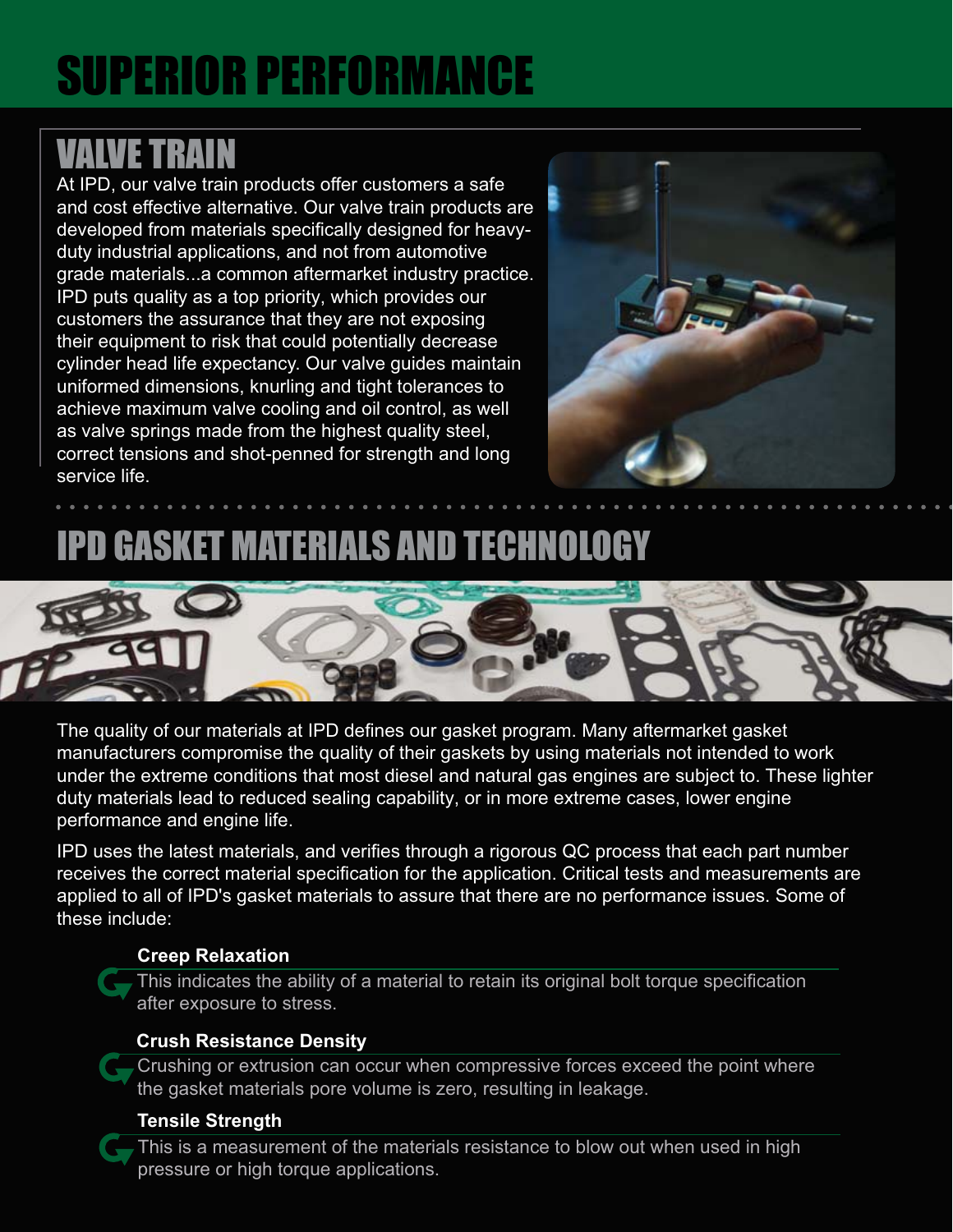# **SUPERIOR SOLUTIONS**

## **IPD GASKET PROGRAM**

We realize that demands can differ between markets or applications, so we offer two distinct gasket systems:

## **Modular "Original Style" Multiple Sets**

These sets are based on the same multiple groups that you might be accustomed to from the OEM. They are specific to an engine arrangement, or a close grouping of arrangements, and serial numbers. Many times when ordering the Modular Original Style multiple sets, you must order multiple part numbers (possibly up to 8 or 9 sets, or more) to rebuild your engine, since they might not include items that are commonly replaced or needed to reinstall a component. IPD offers a unique and custom gasket set to alleviate these issues.

## **IPDStyle 123™ Consolidated Sets**



For years, IPD customers complained of the difficulty of ordering, shipping, & maintaining inventory of original style multiple sets. In the late 1980's, IPD developed and customized our special sets to:

- $\rightarrow$  Reduce IPD distributor's and rebuilder's inventory by consolidating a wider range of serial and arrangements than was possible with the original style multiple sets.
- $\rightarrow$  Reduce the time to order and stock many different multiple style sets in order to cover a wider range of equipment and engines.
- $\rightarrow$  Packaging IPDStyle 123<sup>TM</sup> with individual groupings based on the engine component, or the location of the gaskets on the engines, in easy to identify bags.
- $\rightarrow$  Marking all gaskets and o-rings clearly with the part numbers for easy identification, reducing engine technician's time to find the proper part.
- $\rightarrow$ IPDStyle 123™ sets are designed from the ground up with help from our customers that rebuild these engines. Do not confuse these with other companies that simply put all the multiple sets into one box, and call it consolidated, as they ofter lack critical items or duplicating pieces.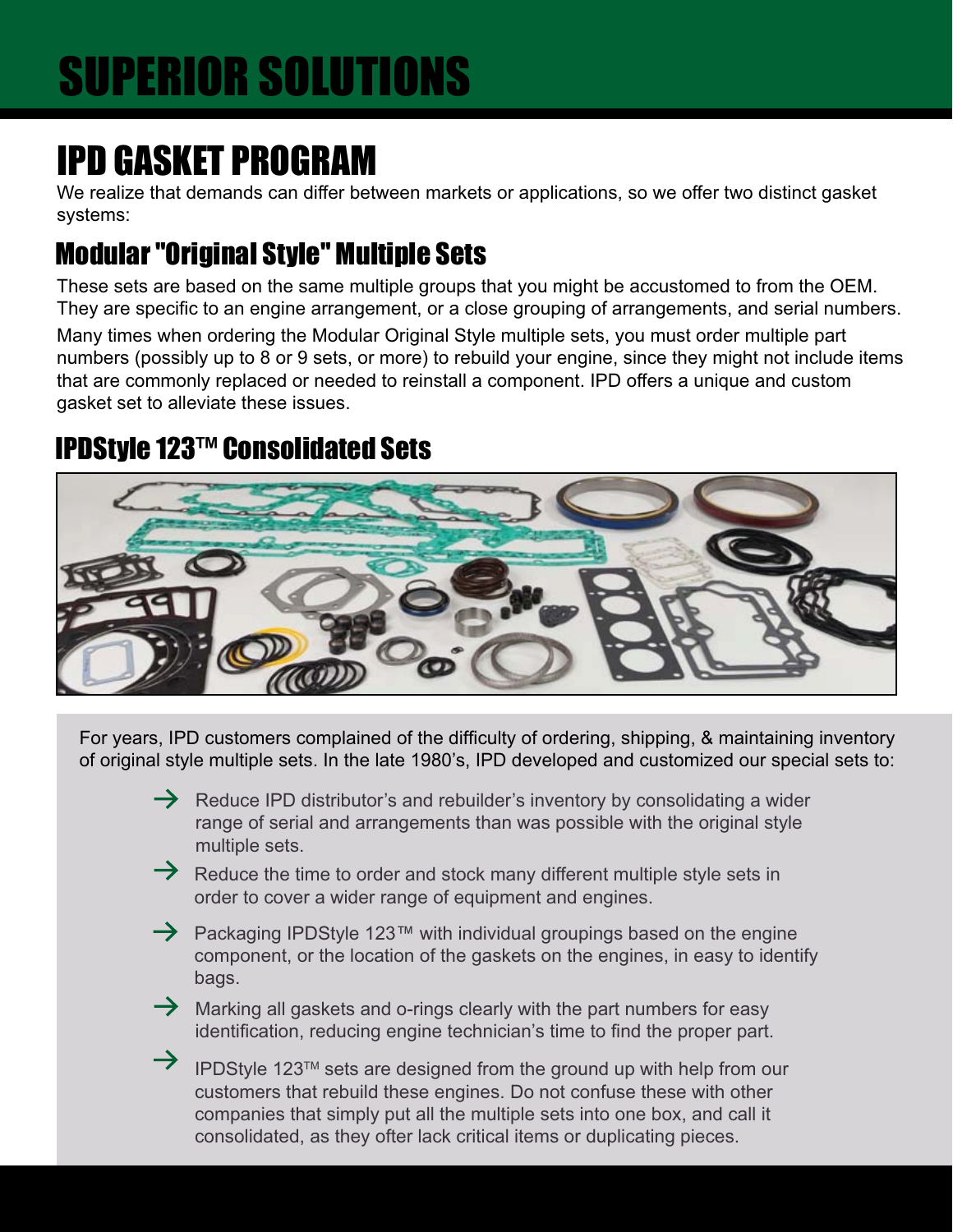## **PARTS LIST FOR IPD C9 ENGINE SERIES PRODUCTS\***

| <b>Item Description</b>             | <b>Part Number</b> | <b>Notes</b>                                                                 |  |  |
|-------------------------------------|--------------------|------------------------------------------------------------------------------|--|--|
| <b>IN-FRAME KITS</b>                |                    |                                                                              |  |  |
| IN-FRAME KIT IPD STEEL PISTON       | IF2701/002         | FOR ON-HIGHWAY APPLICATIONS USING PISTON #2382701 &<br><b>ENGINE S/N 9DG</b> |  |  |
| IN-FRAME KIT IPD STEEL PISTON       | IF9345/002         | FOR ON-HIGHWAY APPLICATIONS USING PISTON #1979345 &<br><b>ENGINE S/N 9DG</b> |  |  |
|                                     |                    | <b>CYLINDER COMPONENTS</b>                                                   |  |  |
| <b>CYLINDER KIT IPDSTEEL PISTON</b> | PLG1979297         | POPULAR INDUSTRIAL & MACHINE APPLICATIONS                                    |  |  |
| <b>CYLINDER KIT IPDSTEEL PISTON</b> | PLG1979345         | ON-HIGHWAY ENGINES WITH S/N 9DG & MTB                                        |  |  |
| <b>CYLINDER KIT IPDSTEEL PISTON</b> | PLG2382701         | INDUSTRIAL & ON-HIGHWAY ENGINE WITH S/N 9DG, CKP,<br>MTB, SRB, THY, & THX    |  |  |
| CYLINDER KIT IPDSTEEL PISTON        | PLG2651401         | INDUSTRIAL ENGINES WITH S/N THY & THX                                        |  |  |
| <b>CYLINDER LINER</b>               | 1903562            |                                                                              |  |  |
| LINER O RING                        | 1670024            | 1 PER LINER                                                                  |  |  |
| <b>PISTON PIN</b>                   | 1663648            |                                                                              |  |  |
| PISTON RING, INTERMEDIATE           | 1613424            | USED IN C9RS1 RING SET                                                       |  |  |
| PISTON RING, INTERMEDIATE           | 1613425            | USED IN C9RS2 RING SET                                                       |  |  |
| PISTON RING, OIL CONTROL            | 1687209            | USED IN C9RS2 RING SET                                                       |  |  |
| PISTON RING, OIL CONTROL            | 1687211            | USED IN C9RS1 RING SET                                                       |  |  |
| PISTON RING, TOP                    | 1979299            | USED IN C9RS2 RING SET                                                       |  |  |
| PISTON RING, TOP                    | 1979392            | USED IN C9RS1 RING SET                                                       |  |  |
| <b>PISTON SKIRT</b>                 | 3247380            |                                                                              |  |  |
| RETAINER, PISTON PIN                | 7X2908             |                                                                              |  |  |
| <b>RING SET</b>                     | C9RS1              | USED WITH 2382701, 1979345, 2651401 PISTON CROWNS                            |  |  |
| <b>RING SET</b>                     | C9RS2              | USED WITH 1979297 PISTON CROWNS                                              |  |  |
| <b>VALVE TRAIN COMPONENTS</b>       |                    |                                                                              |  |  |
| SEAT, VALVE                         | 1767688            |                                                                              |  |  |
| SEAT, VALVE                         | 1767690            |                                                                              |  |  |
| INSERT, VALVE SEAT EXHAUST          | 2128918            |                                                                              |  |  |
| INSERT, VALVE SEAT INTAKE           | 2128917            |                                                                              |  |  |
| INSERT, VALVE SEAT INTAKE           | 2418388            |                                                                              |  |  |
| <b>SEAT, VALVE SPRING</b>           | 1837889            | REFER TO ENGINE S/N & ARRANGEMENT NUMBERS FOR<br>CORRECT APPLICATIONS        |  |  |
| SEAT, VALVE SPRING                  | 2170609            | REFER TO ENGINE S/N & ARRANGEMENT NUMBERS FOR<br><b>CORRECT APPLICATIONS</b> |  |  |
| SEAT, VALVE SPRING                  | 2418387            | REFER TO ENGINE S/N & ARRANGEMENT NUMBERS FOR<br><b>CORRECT APPLICATIONS</b> |  |  |
| SPRING, VALVE INNER                 | 1906115            | REFER TO ENGINE S/N & ARRANGEMENT NUMBERS FOR<br><b>CORRECT APPLICATIONS</b> |  |  |
| SPRING, VALVE INNER                 | 2418386            | REFER TO ENGINE S/N & ARRANGEMENT NUMBERS FOR<br><b>CORRECT APPLICATIONS</b> |  |  |
| SPRING, VALVE OUTER                 | 1906117            | REFER TO ENGINE S/N & ARRANGEMENT NUMBERS FOR<br><b>CORRECT APPLICATIONS</b> |  |  |
| SPRING, VALVE OUTER                 | 2418385            | REFER TO ENGINE S/N & ARRANGEMENT NUMBERS FOR<br><b>CORRECT APPLICATIONS</b> |  |  |
| SEAL, VALVE STEM                    | 2418390            |                                                                              |  |  |
| SEAL, VALVE COVER BASE              | 2683490            |                                                                              |  |  |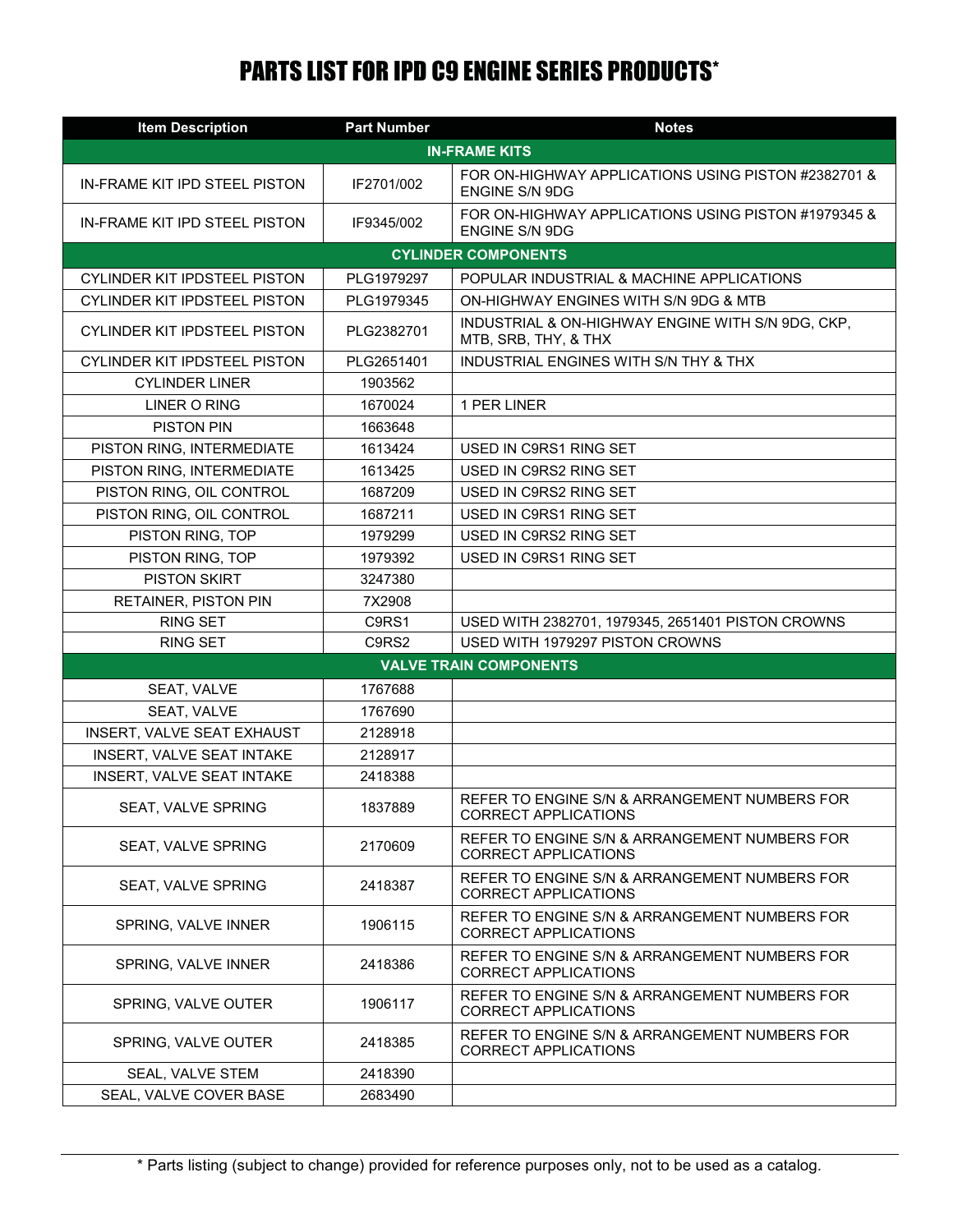## **PARTS LIST FOR IPD C9 ENGINE SERIES PRODUCTS\***

| <b>Item Description</b>                        | <b>Part Number</b>             | <b>Notes</b>                                                                            |  |  |  |
|------------------------------------------------|--------------------------------|-----------------------------------------------------------------------------------------|--|--|--|
|                                                | <b>BEARINGS &amp; BUSHINGS</b> |                                                                                         |  |  |  |
| <b>BUSHING, PIN</b>                            | 1608194                        |                                                                                         |  |  |  |
| <b>CAM BUSHING</b>                             | 2035805                        | INTERMEDIATE BUSHING, 2 PER ENGINE                                                      |  |  |  |
| <b>CAM BUSHING</b>                             | 2036090                        | <b>REAR BUSHING, 1 PER ENGINE</b>                                                       |  |  |  |
| <b>CAM BUSHING</b>                             | 2165586                        | FRONT, 1 PER ENGINE (PREVIOUSLY ANNOUNCED)                                              |  |  |  |
| <b>THRUST PLATE</b>                            | 2463150                        | 2 PER ENGINE                                                                            |  |  |  |
| <b>CON ROD BEARING STD</b>                     | 2133190                        | <b>6 PER ENGINE</b>                                                                     |  |  |  |
| CON ROD BEARING 0.25MM                         | 2822478                        |                                                                                         |  |  |  |
| <b>MAIN BEARING STD</b>                        | 1512939                        | 7 PER ENGINE                                                                            |  |  |  |
| MAIN BEARING 0.25MM                            | 2821771                        |                                                                                         |  |  |  |
| <b>MAIN BEARING STD</b>                        | 3314184                        | TRI-METAL BEARING FOR EXTREME APPLICATIONS. ENGINE<br>S/N CLJ, JSC, & MBD. 7 PER ENGINE |  |  |  |
| <b>GASKET SETS</b>                             |                                |                                                                                         |  |  |  |
| CYLINDER HEAD REPLACEMENT<br>SET               | C90003                         | ON-HIGHWAY ENGINES WITH S/N 9DG                                                         |  |  |  |
| <b>CYLINDER HEAD REPLACEMENT</b><br><b>SET</b> | C90013                         | SELECT D6R MACHINE APPLICATIONS WITH ENGINE S/N SAN<br>& 4ZF                            |  |  |  |
| <b>CYLINDER HEAD REPLACEMENT</b><br><b>SET</b> | C90023                         | SELECT 330C MACHINE APPLICATIONS WITH ENGINE S/N SAN<br>& 4ZF                           |  |  |  |
| <b>CYLINDER HEAD REPLACEMENT</b><br>SET        | C90033                         | SELECT D6R MACHINE APPLICATIONS WITH ENGINE S/N THY<br>& THX                            |  |  |  |
| <b>CYLINDER HEAD REPLACEMENT</b><br>SET        | C90043                         | SELECT 330D MACHINE APPLICATIONS WITH ENGINE S/N THY<br>& THX                           |  |  |  |
| <b>CYLINDER HEAD REPLACEMENT</b><br>SET        | C90053                         | SELECT 330C & 330D MACHINE APPLICATIONS WITH ENGINE<br>S/N 4ZF & THY                    |  |  |  |
| <b>CYLINDER HEAD REPLACEMENT</b><br><b>SET</b> | C90063                         | SELECT 330D & 330DL MACHINE APPLICATIONS WITH ENGINE<br>S/N THX                         |  |  |  |
| IN-FRAME OVERHAUL SET                          | C90002NLS                      | ON-HIGHWAY ENGINES WITH S/N 9DG                                                         |  |  |  |
| <b>IN-FRAME OVERHAUL SET</b>                   | C90012NLS                      | SELECT D6R MACHINE APPLICATIONS WITH ENGINE S/N SAN<br>& 4ZF                            |  |  |  |
| IN-FRAME OVERHAUL SET                          | C90022NLS                      | SELECT 330C MACHINE APPLICATIONS WITH ENGINE S/N SAN<br>& 4ZF                           |  |  |  |
| IN-FRAME OVERHAUL SET                          | C90032NLS                      | SELECT D6R MACHINE APPLICATIONS WITH ENGINE S/N THY<br>& THX                            |  |  |  |
| IN-FRAME OVERHAUL SET                          | C90042NLS                      | SELECT 330D MACHINE APPLICATIONS WITH ENGINE S/N THY<br>& THX                           |  |  |  |
| IN-FRAME OVERHAUL SET                          | C90052NLS                      | SELECT 330C & 330D MACHINE APPLICATIONS WITH ENGINE<br>S/N 4ZF & THY                    |  |  |  |
| IN-FRAME OVERHAUL SET                          | C90062NLS                      | SELECT 330D & 330DL MACHINE APPLICATIONS WITH ENGINE<br>S/N THX                         |  |  |  |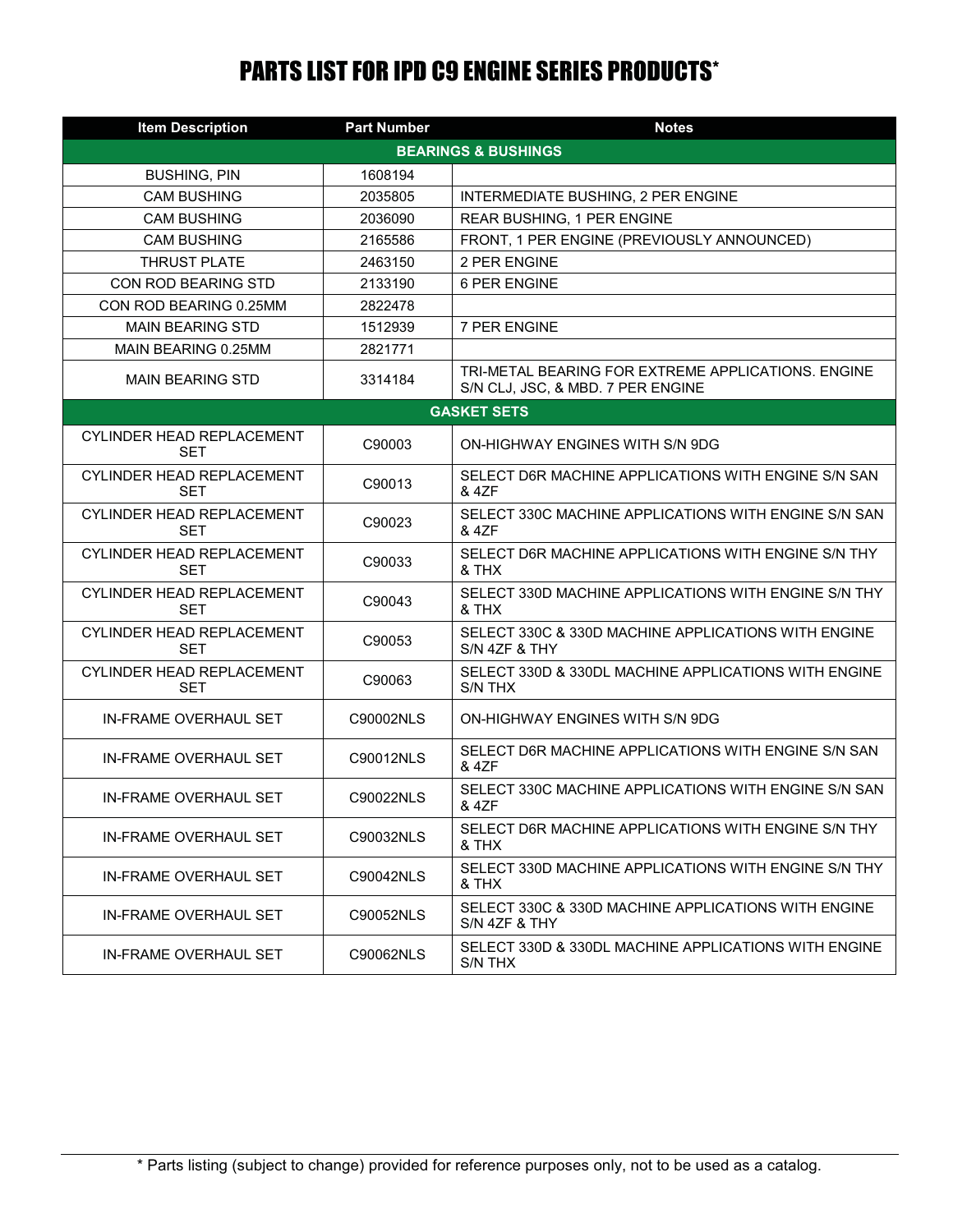## **PARTS LIST FOR IPD C9 ENGINE SERIES PRODUCTS\***

| <b>Item Description</b> | <b>Part Number</b> | <b>Notes</b> |  |  |
|-------------------------|--------------------|--------------|--|--|
| <b>GASKETS</b>          |                    |              |  |  |
| <b>GASKET</b>           | 1613411            |              |  |  |
| <b>GASKET</b>           | 1914457            |              |  |  |
| <b>GASKET</b>           | 1950452            |              |  |  |
| <b>GASKET</b>           | 2192340            |              |  |  |
| <b>GASKET</b>           | 2732727            |              |  |  |
| <b>GASKET</b>           | 2834433            |              |  |  |
| <b>GASKET</b>           | 2850365            |              |  |  |
| <b>GASKET</b>           | 2912158            |              |  |  |
| GASKET, CYLINDER HEAD   | 1871315            |              |  |  |
| GASKET, OIL PAN         | 1906114            |              |  |  |
| GASKET, OIL PAN         | 1931167            |              |  |  |
|                         |                    | <b>SEALS</b> |  |  |
| <b>SEAL</b>             | 1240506            |              |  |  |
| <b>SEAL</b>             | 2175701            |              |  |  |
| <b>SEAL</b>             | 2634016            |              |  |  |
| <b>SEAL</b>             | 2730302            |              |  |  |
| <b>SEAL</b>             | 2854106            |              |  |  |
| SEAL, O RING            | 336032             |              |  |  |
| SEAL, O RING            | 5P6436             |              |  |  |
| SEAL, O RING            | 1214344            |              |  |  |
| SEAL, O RING            | 1534906            |              |  |  |
| SEAL, O RING            | 1600526            |              |  |  |
| SEAL, O RING            | 1832317            |              |  |  |
| SEAL, O RING            | 1899377            |              |  |  |
| SEAL, O RING            | 2147567            |              |  |  |
| SEAL, O RING            | 2213494            |              |  |  |
| SEAL, O RING            | 2287089            |              |  |  |
| SEAL, O RING            | 2287096            |              |  |  |
| SEAL, O RING            | 2385080            |              |  |  |
| SEAL, O RING            | 2594598            |              |  |  |
| SEAL, O RING            | 3107255            |              |  |  |
| SEAL, O RING            | 3107257            |              |  |  |
| SEAL, O RING            | 3107259            |              |  |  |
| SEAL, O-RING            | 3107258            |              |  |  |